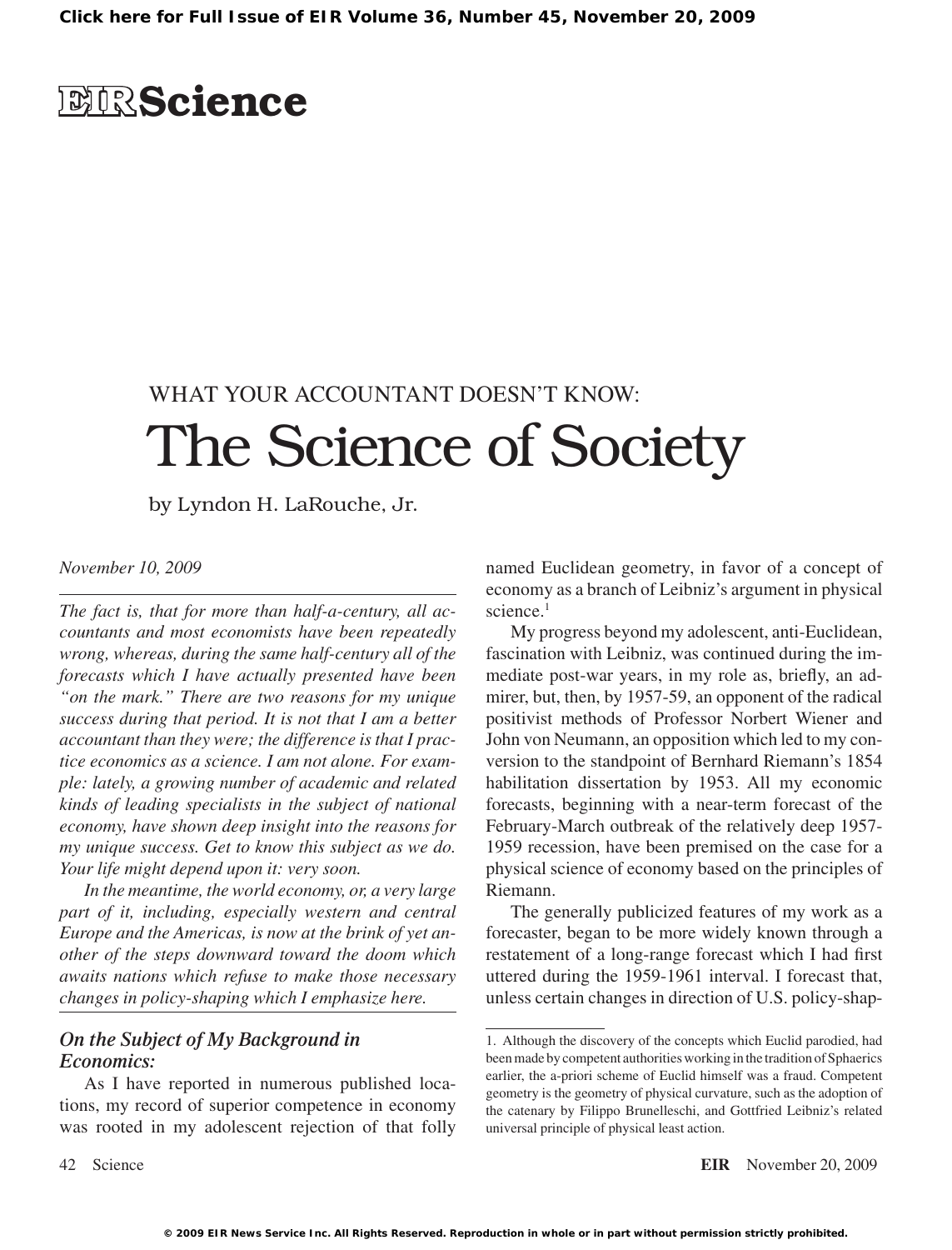

*A poster from Lyndon LaRouche's first campaign for the Presidency, in 1976. Throughout his life as an economist, he has had three essential and consistent differences with the "Brand X" academic alternatives.*

EIRNS

ing were made by no later than the mid-1960s, we must expect a deep U.S.recession, or worse, to emerge during the last half of the decade. The assassination of President John F. Kennedy, assured the worst choice which would be made by his successors. That 1959-61 forecast of mine, as I have reaffirmed it during the later 1960s, hit with a succession of downward developments in the U.S. physical economy during the 1968- 1973 interval, including the Nixon Administration's launching of the break-up of the tattered remains of the Bretton Woods System in August 1968.

I had been the only known economist to have foreseen such a pattern of ensuing developments embedded within the 1968 and following events. The uniqueness of my success as a forecaster, among then notable economists, led both to my celebrity, in a December 2, 1971 Queens College debate with a leading British Keynesian, Abba Lerner, and to the ever-lasting hatred thrown against me, internationally, up to the present moment, by associates of that European Congress for Cultural Freedom associated with such as Abba Lerner's colleagues of the intellectually and morally depraved Congress for Cultural Freedom, such as my virtually lifelong, and unscrupulous adversaries Professor Sidney Hook and John Train.

Since that time, there have been three kinds of essential differences between my role in the profession, and those of what might be fairly named as the opposing "Brand X" varieties of academic alternatives.

**First:** I adhere to a concept of physical economy which has been characteristic of the constitutional American System of political economy, since the pre- 1688 Massachusetts Bay Colony of the Winthrops and Mathers, the so-called Hamiltonian system on which our Federal Constitution was founded.

At the same time, I have been often an ally of some with whom I differed respecting the principles of economy, but with whom a certain practical degree of common cause was to be sought, such as certain Marxists with whom I agreed on certain issues, but never as a matter of an actual scientific method. My differences with those with whom I have sometimes cooperated as a matter of an issue of common cause, have always been of that character.

**Second:** I have always insisted that real economy has the essential characteristics of a physical economy, rather than a monetary system. A system of money is a needed convenience for dealing with matters in the relatively small, but the success or failure of a national system is what it does, or fails to do as a physical-economic system. The inevitably terrible effects of monetary systems can be avoided only by means including the imposition of afixed-exchange-rate principle among national systems.

**Third:** I have always insisted that the source of net physical profit, per capita and per square kilometer, of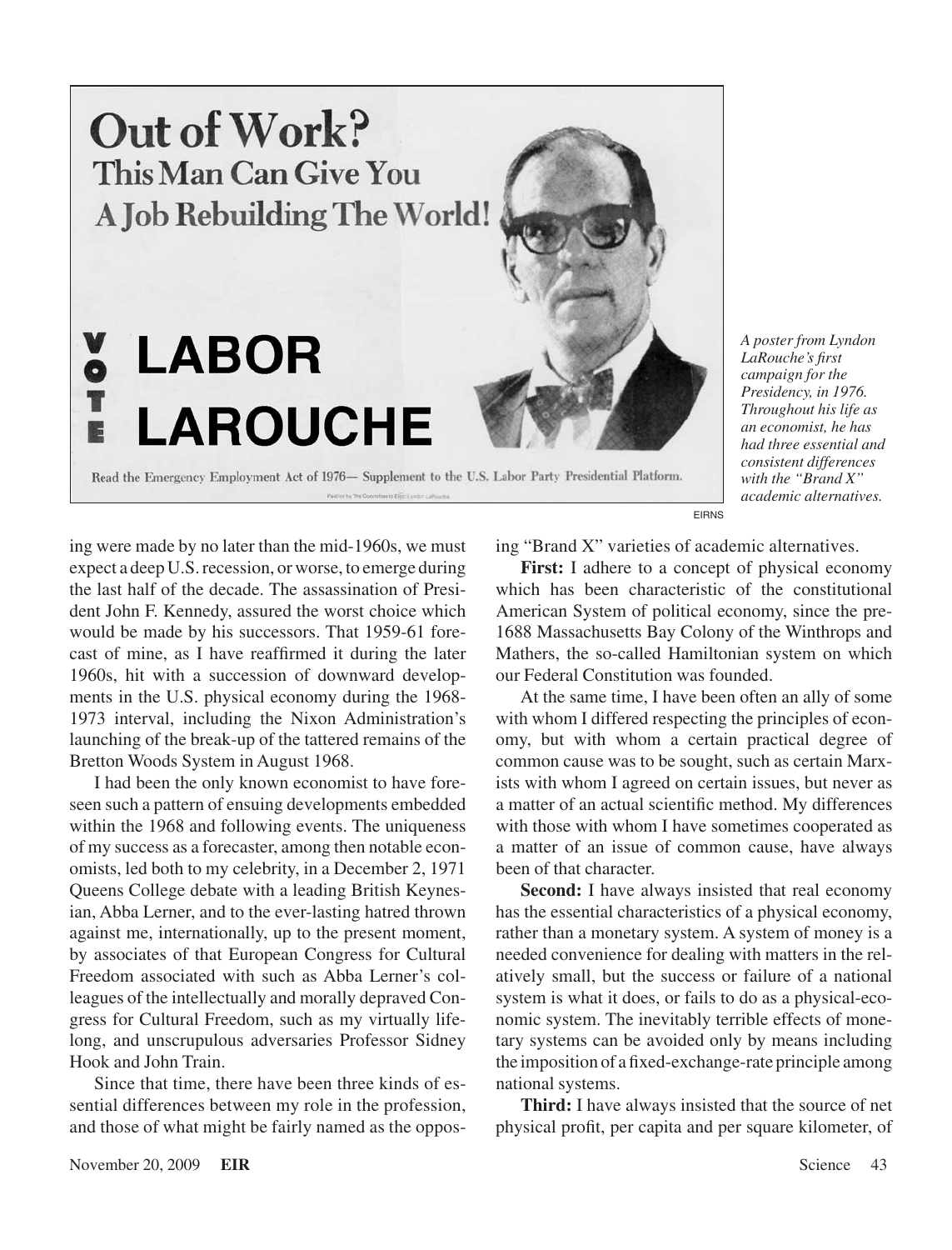

*Secretary, established the National Bank in Philadelphia, shown here. "Such a bank," he wrote, "is not a mere matter of private property, but a political machine of the greatest importance to the State."*

any economy, depends upon the characteristically anti-entropic, mustering and application of discovery and application of fundamental physical principles.

A sound form of modern nationstate economy, is one in which the closely related systems of currency and credit are maintained in more or less fixed terms of relevance, but in which

both the productive power of labor and physical capital-intensity are increased through the intended effects of physical-scientific and Classical-cultural progress.

Presently, some leading economists of the world have come to understand the basis for, and implications of the method expressed by my now widely known "Triple Curve" of interplay of financial, monetary, and physical changes. From consideration of the implications of that "Triple Function," the needed alternative, a double function, in terms of financial and physical "curves," is the remedy for the risk inherent in tolerating a monetarism-dominated system based on the three functions of monetary, financial, and physical organization of a national or world economy.

#### *The American System*

As I have emphasized in various published, or otherwise more or less widely publicized locations, except for the special case of the U.S. Federal constitutional system of Franklin, Washington, Alexander Hamilton, et al., other cases, such as the generally well-known phases of com-

bined west-Asian and European social-economic systems known since Sumer and Babylon, have been dominated by forms of supra-national domination, properly defined as imperialisms, which are also characterized as pro-imperialist *monetarist* systems, such as that prescribed by John Maynard Keynes and his admirers.

By contrast, the American System, as launched by the New England succession of the Plymouth settlement and the Massachusetts Bay colony led by the Winthrops, and Mathers, was not created by persons enrolled in the function of refugees, but, rather of those implicitly acting in the footsteps of Cardinal Nicholas of Cusa, to bring the best fruits of European cultures to a new continent, where they could flourish free of the monetarist evils then represented, as still today, by the

Venetian monetarist tradition. The essential distinction between the American System, so defined, as by the foundations of this republic, is that of a credit system, as opposed to the intrinsically imperialist mode of that monetary system which has remained the dominant feature of the subject economies of Europe since Babylon, Cyrus, the cult of Delphi, and Venetian imperial domination of Europe's national economies by monetarist systems, to the present day.

EIRNS/Stuart Lewis

The pathological element which binds together victims such as the  $G-8$  or  $G-20$  as slaves of a London-centered, international monetarist tyranny today, is the prevalent, mistaken belief that money as such is a standard measure of economic value. That is a delusion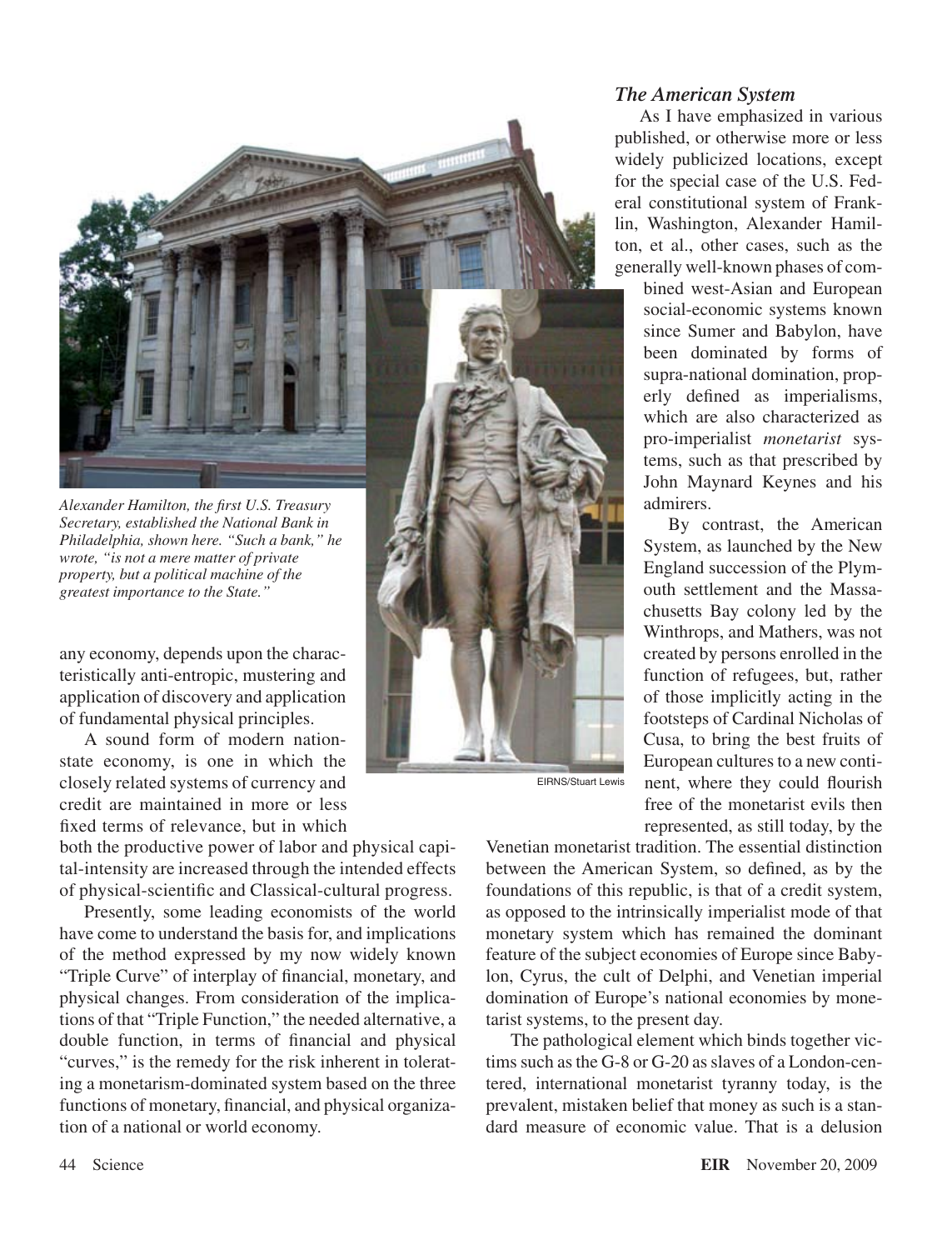taught by such as accounting professionals as a tenet of their practice still today. That is the delusion which has paved the pathway of folly carrying mankind as a whole to an immediately threatened destiny of global doom.

Viewing the great crisis now controlling the entire planet from that indispensable standpoint: the standpoint of the American System of politicaleconomy, the standpoint which must now replace all of the financial-monetary systems of western and central Europe, and



U.S. Department of the Treasury

*Benjamin Franklin was an advocate of a paper currency, but he was no monetarist. "When the people find that they can vote themselves money," he quipped, "that will herald the end of the republic." And, "He that is of the opinion money will do everything may well be suspected of doing everything for money."*

of central and South America now: if those regions are to survive the crisis-ridden weeks and months immediately ahead.

## I. The LaRouche System

Call what is the urgently needed alternative "The LaRouche System," with the understanding that this means the same thing, in principle, as the system of credit ("scrip") employed with great, if relatively brief success by the Massachusetts Bay Colony, prior to the colony's disruption by, first, James II, and, more significantly, the evil William of Orange.

Think of what I propose here and now, as being the same thing as the credit system specified by Benjamin Franklin's proposal for a "paper currency," and Alexander Hamilton's notion of a credit system. The goal is that of establishing a global system of fixed-exchangerates among a set of what are respectively sovereign, fervently anti-monetarist, national credit systems. Under a two-function system (a financial credit system and a physical system), the value of money then becomes whatever the fixed-exchange-rate credit-system defines value to be.

To be emphatic, the source of the definition of value is not some calculated value attributed to the products of a sovereign nation; the value lies essentially, in the last analysis, entirely within the functioning of a fixedexchange-rate credit-system, not the financial system assuch. The function of the fixed-exchange-rate system is to provide a system of utterance of credit as the uttered debt of national republics, credit which is employed to support the increase, chiefly, of the fruitfulness of the productive powers of labor in each and all respective, sovereign republics. This may be credit extended for physical production, especially as advances in technology, but also for expansion of the scale of percapita development of the physical-cultural potential of national economies.

The notion of economic value, so defined by a fixedexchange-rate credit-system, is located in the relative improvement of the physical productive powers of labor, per capita and per square kilometer. The most appropriate way of defining that, pedagogically, today, is to think of these subject-matters in the Riemannian terms of both Albert Einstein and Academician V.I. Vernadsky, but with special emphasis on Vernadsky's specifications of the respective roles of the Lithosphere, Biosphere, and Noösphere.

In general, that means that the "energy-flux density," and also the "physical investment" of the economy, per capita and per square kilometer is being increased. This means the increase of the physical basic economic infrastructure of the economy, is being increased per capita and persquare kilometer, and that the productive powers of labor are being increased, per capita and per square kilometer of the economy as a whole.

These increases are effected through the fostering of the increase of the creative productive powers of labor of the entire economy, as this effect might be measured, in effect, in qualitative increase of the energy-flux density of both the relevant investment employed to increase the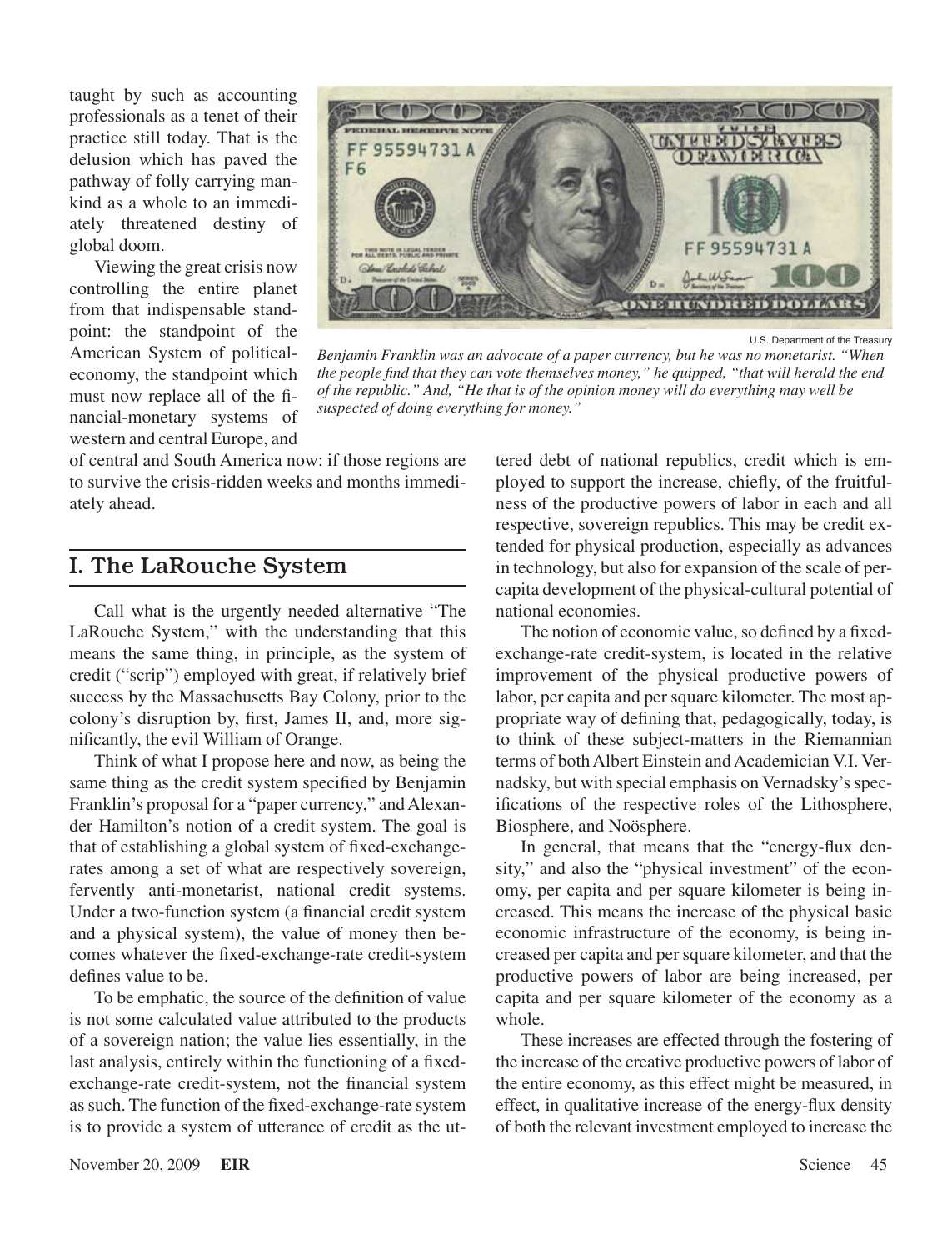

*The Palabora copper mine in South Africa is the largest man-made hole in Africa: 2,000 meters in diameter and 762 meters deep. The looting of Africa has been an Anglo-Dutch imperial pastime for centuries, and remains so today.*

throughput of the productive process of the society as a whole, per capita and per square kilometer.

All measurements of value are to be subsumed by the aforesaid preconditions. This can be summarized by the statement, that a continuing increase of the energyflux-density of human productive activity, per capita and per square kilometer, is the underlying, true measurement of the productive powers of labor, a measurement of relative productivity gained through what is essentially advances in Classical forms of artistic and scientific culture through fostering of the increase of the creative powers of the individual human mind.

#### *Mining, or Looting?*

Mining, as conducted by Anglo-American "capitalism" in Africa, for example, is not really productive in principle. Mining is productive only when it increases the wealth of the area in which mining is occurring; otherwise, mining is a process of depletion (e.g. "looting") as in Africa under predominantly British operations up to the present time.

Mankind must increase the productive powers of labor, through increase in capital-intensity of net investment in primary resources and productivity, per capita, and per square kilometer. If not, then the behavior of that relevant society is directed toward a relative lowering of the productive powers of labor and of natural resources. Thus, for example, "globalization" has represented an imminently genocidal destruction of the

potential relative population-density of the planet, through destruction of developed regions, to effect production in less developed regions, while simultaneously destroying that in previously developed regions.

Take the case of China.

The development of China's economy as a cheap-labor source of production to replace that which had been occurring in Europe and North America, was based on a cheaper cost of labor, per capita, both in production, and in the population, per unit of output by China. This was, thus, essentially a new, globalized version of looting under the old Anglo-Dutch imperialist system. In effect, the percapita income of the world was reduced to the lowered level we experi-

ence in, for example, both the U.S.A. since 1966-1968, and, more recently, in a partially industrialized China today.

The remedy must be to increase the investment in capital-intensity and basic economic infrastructure in the United States and China simultaneously, through relatively long-term, increasingly capital-intensive, productive capital-formation, that in both of these nations, simultaneously, through capital-intensive, high energy-flux-density modes of increase of the productive powers of labor, per capita and per square kilometer of area.

Thus, it must be said, value is not located within the domain of financial exchange as such. It is expressed, in one degree, within the bounds of the turnover of production and trade; but, the desired effect is a function of a notion of technology which is essentially increasingly capital-intensive, scientific-discovery-driven development of the economic process as a whole.

For example. Production in and of itself has an entropic effect, as the relatively richest and most accessible resources are depleted, and less rich, or less accessible resources must be employed, instead. Therefore, the net rate of increase of productivity requires a rate of increased capital-intensity, combined with an increased rate of advances in physical principles employed, which more than overcomes the rates of relative depletion. This combined function is a reflection of the role of what Academician Vernadsky defined as the Noösphere.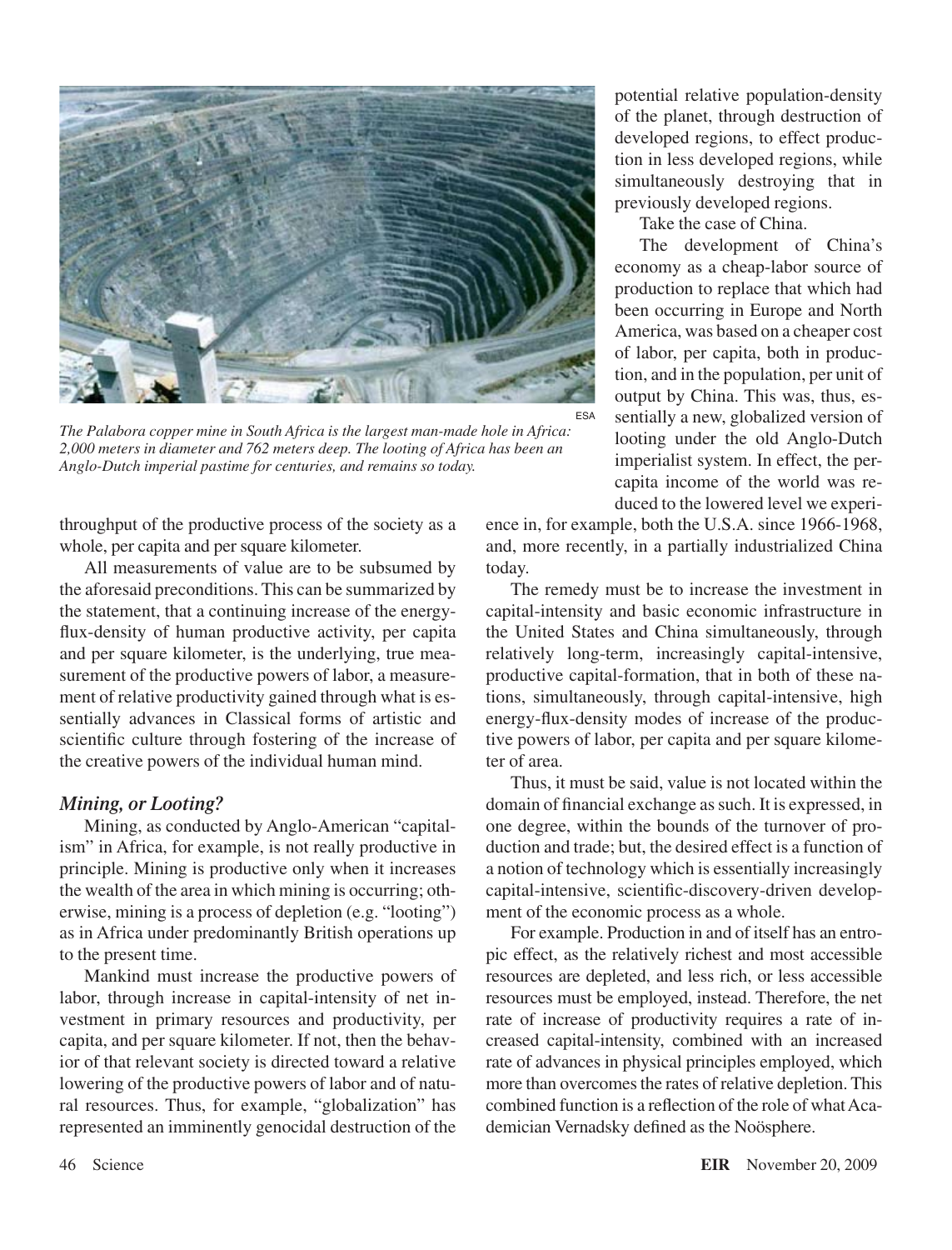True economic value, is determined by consideration of the relative value defined by the functional set of relations to which I have just referred.

#### *Economy as a Natural Process*

Actually, the rate of relative progress (after discounting for attrition) is a product of the interaction among the representatives of Vernadsky's three categories: Lithosphere, Biosphere, and Noösphere.

Contrary to all positivists and their reductionist forebears, the universe is not subject to any alleged "principle" of universal entropy. The so-called "second law of thermodynamics" is simply fraudulent, and a form of pseudo-science. The universe is anti-entropic in all respects, for each of the three categories which I have emphasized here (Lithosphere, Biosphere, and

Noösphere). For what bears on the notion of the Lithosphere, the raw reflection of a principle of anti-entropy is a general succession of phases of increased anti-entropy comparable to a notion of qualitatively increasing levels of energy-flux density. Secondly, biological anti-entropy among living systems generally, is the relevant expression. Thirdly, we have the creative powers of the individual personality, as Leibniz defined "free energy" in physical terms of a principle of least action.

So, for example, living processes, by the collecting of specific arrays of minerals according to their nature, present mankind with more or less rich concentrations of what we treat as ores. Thus, in all cases, man tends to run ahead of the rate of replenishment of the relatively richest ores, which requires man to resort to modes of production of increased capital-intensity and higher rates of energyflux density.

The array of these and related considerations, defines a physical notion of anti-entropy, which, in turn, points out the significance of the notion of higher levels of anti-entropy as the basis for the relevant notion of economic value.

### II. The Moon-Mars Mission

The progress of human society to higher levels of "anti-entropy," is marked, all along the way, by an experience fairly described as "bumping against the upper limits" of society's progress at that time. Soon after the entry into the 20<sup>th</sup> Century, a new kind of such "upper limit" confronted us: "space travel." Albert Einstein's correction of the positivist margin of error in Hermann



V.I. Vernadsky Institute of Geochemistry, Moscow *Vladimir I. Vernadsky and his collaborators Marie and Pierre Curie were the first scientists to understand that radioactivity would have enormous potential for the generation of energy. Vernadsky wrote in 1922: "We are approaching a great transformation in the life of mankind, with which nothing it has lived through previously can be compared. The time is not far off when man will take atomic energy into his hands, a source of power that will make it possible for him to construct his life just as he desires. This may happen in the immediate years ahead, it may happen a century from now. But it is clear that it must happen."*

Minkowski's celebrated declaration, typifies this turn.

In some respects, this Twentieth-century confrontation with the challenge of space-travel was brand new. It involved the higher orders of physical processes associated with the chemistry of nuclear fission and thermonuclear fusion. In principle, it was, otherwise, a new step in a long series of steps of progress in what Academician V.I. Vernadsky was to define as the domains of the Lithosphere, Biosphere, and Noösphere, and in what might be identified as "conventional chemistries" of earlier centuries and millennia. Notably, fission and fusion were a fundamental breakthrough—off the top!—with respect to earlier forms of progress.

It was readily obvious to certain relevant Twentiethcentury scientists, that the defining of the processes of fission and fusion was a qualitative breakthrough. However, what was even more important, was that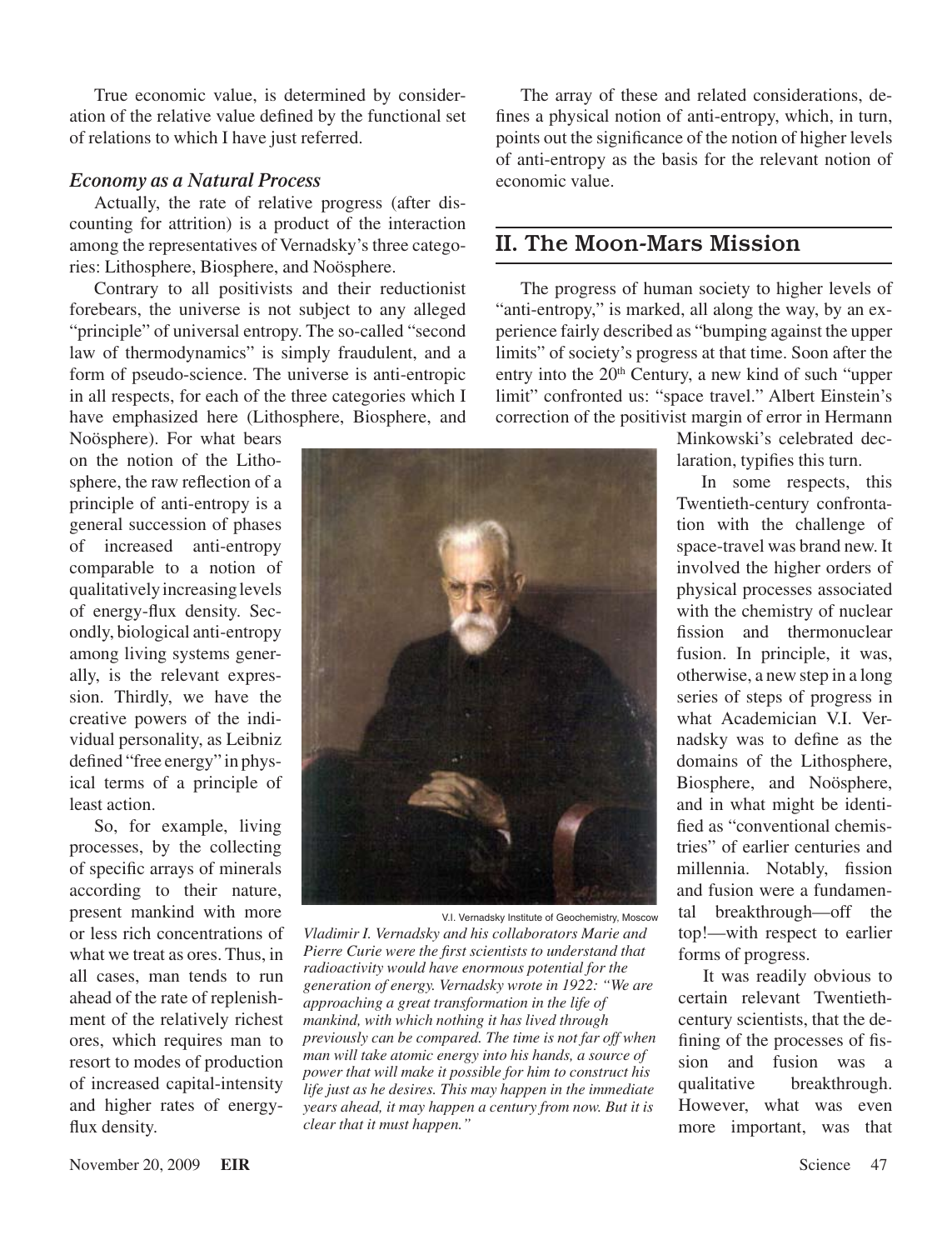

*Space pioneer Krafft Ehricke (1917-84) wrote: "Our Moon will .. . become man's cosmic front yard on which he has built super-observatories for astrophysical and stellar-planetary research, a communication center serving planetary bases, interplanetary ships and stellar vehicles, a space port for planetary and stellar vehicles, as well as hotels and hospitals."*

these technologies implicitly defined the notion of man in space, rather than man confined to regions near to the surface of planet Earth.

Thus, man reached the Moon, but, to define that achievement properly, we must regard the Moon as the space pioneers of the last century did, as merely the essential stepping-stone to Mars. Johannes Kepler would have been gratified by that thought. The manned Moon landing brought back news of large deposits of Helium-3 isotope on the surface of the Moon; the prospect of relativistic flight to Mars orbit in as little as some days of transit, was now the subject. Could man withstand the combination of known and yet undefined hazards of riding in a craft traveling a highly accelerated/decelerated relativistic trajectory between the Moon and Marsorbit? What is the exact relationship between electromagnetic and gravitational fields? How does this bear on human flight along such trajectories?

We have thus become man as functionally an inhabitant of our galaxy, on condition that we abandon the popular delusions of sense-certainty, to recognize that there is no true "empty space" within the domain of our Solar system, or the galaxy, or the universe in the very large. Thus, while we can conjecture the use of Helium-3 to power accelerated flight of some mere days' duration between Earth-orbit and Mars-orbit, we have not yet clarified the effects of such relativistic trajectories on the physical-space-time transited, effects on either the crew of the craft, or the regions of physical-spacetime penetrated in this way.

Nonetheless, once we have conceptualized the challenge of such enterprises by living human beings within the Solar System, or, perhaps, our galaxy, man's conception of himself has been changed—*uplifted!*—by sitting down to work through the questions so posed.

The most significant such consideration, at least for the present moment, is mankind's notion of physicalspace-time, rather than time by itself. The significance of that is within reach of understanding, but, so far, only in a limited way, a mere, rough approximation.

The crucial issue to which such contemplations urge us to turn, involves a fundamental quality of difference between human nature and the nature of beasts. The following argument is required.

#### *Time & Creation*

All processes in the known universe are intrinsically creative. The universe itself evolves upward in the large. The chemical composition of the Sun and its planets evolves. Living processes are characterized by upward evolution in all directions. Yet, human creativity is of a special quality. In all other systems, insofar as they are known as systems, creativity occurs without the agency of the individual will. With mankind, it is different. Actual creativity among human individuals is of a voluntary character. This quality of willfulness in human creativity is a notion comparable to the notion of a Creator of the universe.

This notion of the human individual as having access to an aspect of human nature comparable to that of a Creator, as Philo of Alexandria denounced Aristotle on this point, defines an existential quality of human creativity as such. This notion has been treated by some Christian theologians and others as expressing a concept known as "a simultaneity of eternity."

This means, that the creativity which may be expressed by an otherwise mortal form of human individual, has an ontological efficiency which permeates the successive generations engaged in a continuing creative process, a process expressed by the creative individual human mind, but a process which subsumes the creative processes of that individual human mind, or